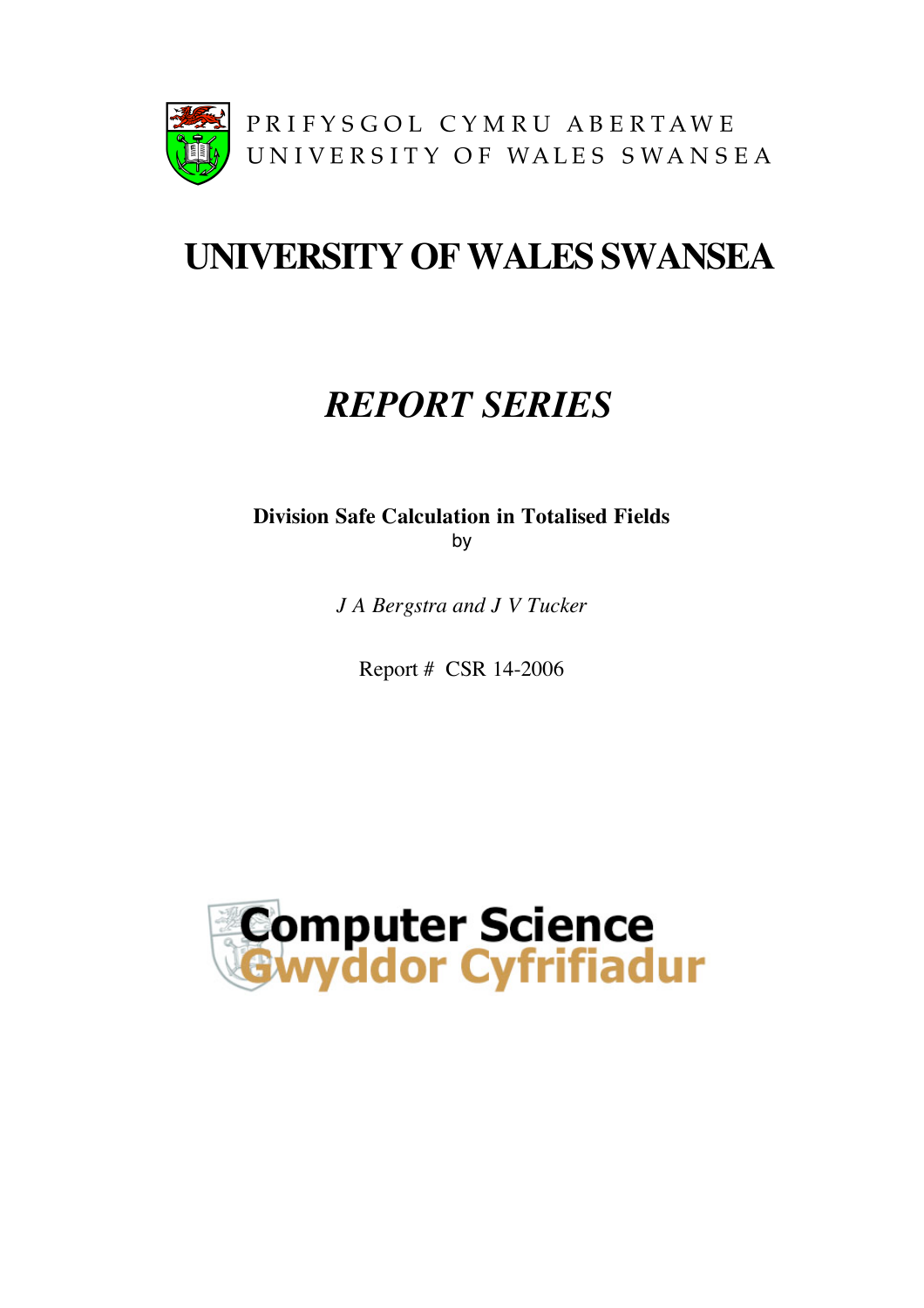## Division Safe Calculation in Totalised Fields<sup>1</sup>

J A Bergstra<sup>2</sup>

University of Amsterdam, Informatics Institute, Kruislaan 403, 1098 SJ Amsterdam, The Netherlands

J V Tucker<sup>3</sup>

Department of Computer Science, University of Wales Swansea, Singleton Park, Swansea, SA2 8PP, United Kingdom

#### Abstract

A 0-totalised field is a field in which division is a total operation with  $0^{-1} = 0$ . Equational reasoning in such fields is greatly simplified but in deriving a term one still wishes to know whether or not the calculation has invoked  $0^{-1}$ . If it has not then we call the derivation *division-safe*. We propose three methods of guaranteeing division-safe calculations in 0-totalised fields.

## 1 Introduction

The primary algebraic properties of the rational, real and complex numbers are captured by the operations and axioms of fields. The field axioms consist of the equations that define commutative rings and, in particular, two axioms, which are not equations, that define the inverse operator and the distinctness of the two constants. Traditionally, fields

<sup>&</sup>lt;sup>1</sup>To refer to this paper cite as Research Report PRG 0605, Programming Research Group, University of Amsterdam, September 2006 or Technical Report CSR 14-2006, Department of Computer Science, University of Wales Swansea, September 2006.

<sup>2</sup>Email: janb@science.uva.nl

<sup>3</sup>Email: j.v.tucker@swansea.ac.uk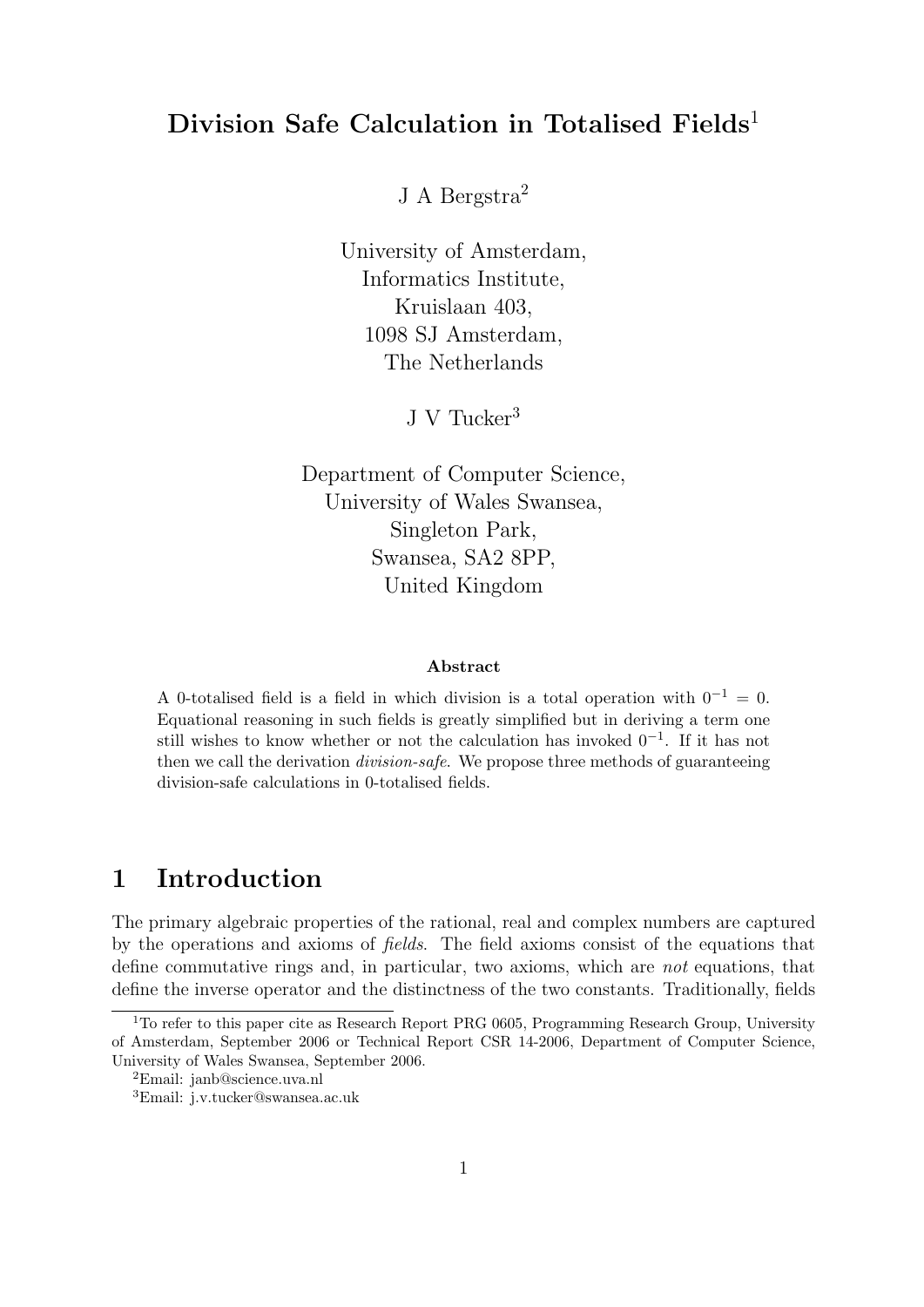are partial algebras because the inverse operations are undefined at 0. The class of fields does not possess an equational axiomatisation.

However fields, especially the field of rational numbers and finite fields, are among the most important data types for computation. Rationals define measurements in the physical world and computer real arithmetic is based on a finite subset of the rational numbers. Computer integer arithmetic is based on finite rings and fields. All these fields are computable fields.

In [6, 7, 8], we have begun to investigate the field of rationals, and fields in general, using the elementary methods of abstract data type theory, especially equations, initial algebras and term rewriting. Calculations in fields are commonplace and the aim is to simplify algebraic reasoning and term rewriting for fields by removing the complications of partial functions and non-equational axioms.

A 0-totalised field is a field which has its inverse operator made total by imposing the equation

$$
0^{-1}=0.
$$

If F is a field we denote the 0-totalised field by  $F_0$ , so the 0-totalised fields of rational Q, real  $\mathbb R$  and complex  $\mathbb C$  numbers are denoted  $\mathbb Q_0$ ,  $\mathbb R_0$  and  $\mathbb C_0$ , respectively.

Interestingly, the study of 0-totalised fields leads to new axioms and structures. For example, an new equational theory called "elementary number algebra"  $(ENA)$  has been identified in [6] (there under the 'name'  $CR+SIP+Ril$ ) as a single sorted finite equational specification for the operations  $+,-,\cdot,^{-1}$  which has all 0-totalised fields among its models and, in addition, a large class of commutative rings with inverses and 0-divisors. A model of  $ENA$  has been baptized a *meadow* in [6] and a theory of meadows is emerging.

Equational specification and reasoning in such totalised fields is indeed greatly simplified but in deriving a term one still wishes to know whether or not it has invoked  $0^{-1}$ . Consider the calculation

$$
\frac{1+1}{1+(-1)} + 1 = \frac{1+1}{0} + 1 = (1+1) \cdot 0^{-1} + 1 = (1+1) \cdot 0 + 1 = 1
$$

in  $\mathbb{Q}_0$  (or in any totalised field). Although the algebraic manipulation is simple we may wish to consider it *unsafe*, exceptional or, at least, special in some way: the calculation allows 0 in denominators and, moreover, makes use of the equation  $0^{-1} = 0$ . It is important to note that the outcome of the calculation is the valid term 1 and it is impossible to see from the outcome of the calculation that the derivation of the term involved unsafe steps.

The question to be discussed in this paper is this:

How do we detect and avoid unsafe divisions in calculations in 0-totalised fields?

If a calculation has not invoked  $0^{-1}$  then we call it *division-safe*. We propose three methods of guaranteeing division-safe calculations in 0-totalised fields, as follows:

1. Proof system: Once a proof of  $t = r$  has been found, prove additional information that implies that  $t = r$  was derived in a division-safe way.

2. Axioms: Change the axioms of ENA to a weaker set that do not permit any division unsafe derivations.

3. Algebra: Modify a field to create a new algebra that satisfies all equations with division-safe proofs but fails to satisfy other equations.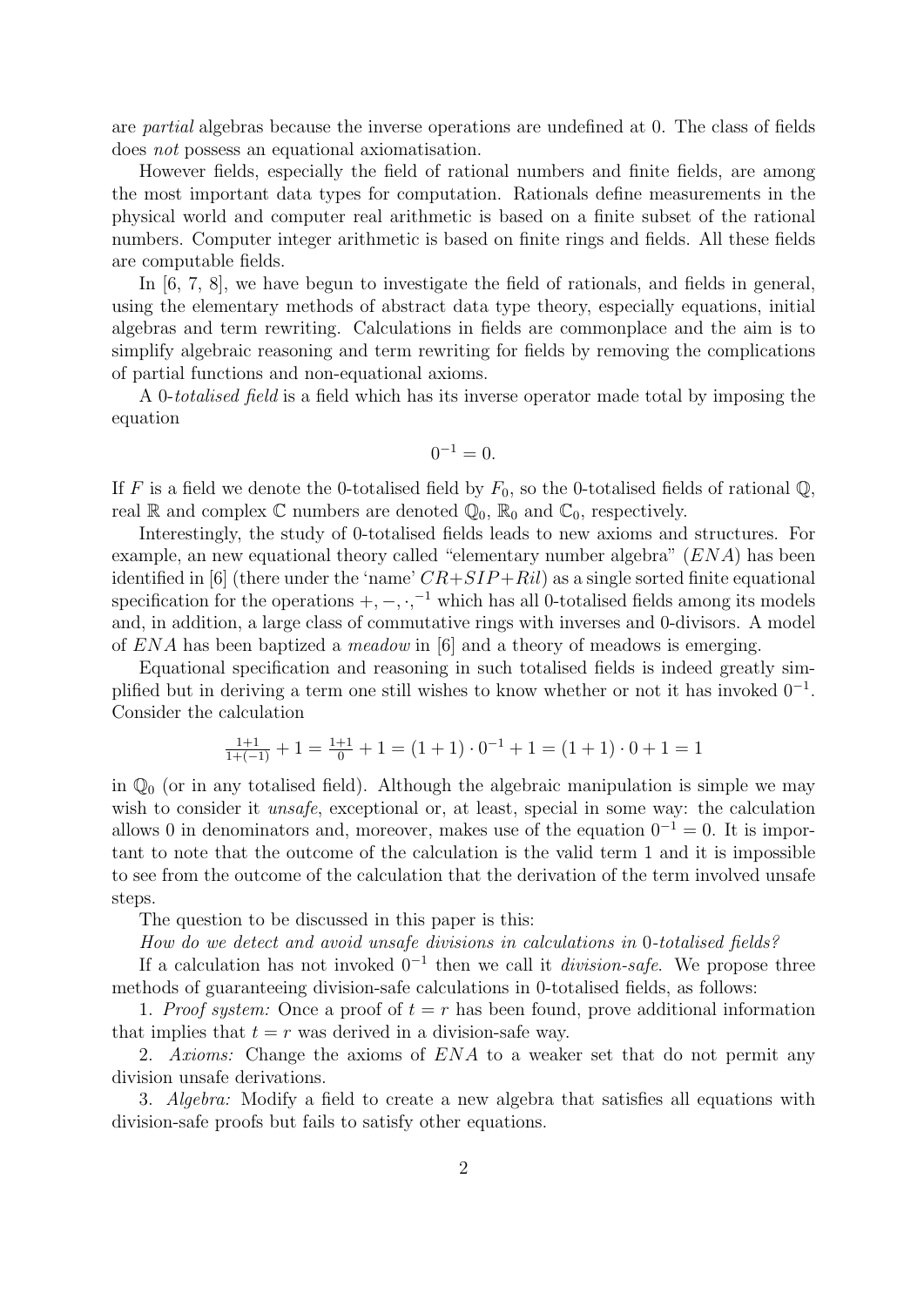Each of these methods has merit and works for fields in general. The key idea is for each term  $t$  to construct a new check term  $C_t$  such that

 $C_t = 1 \iff "t$  can be evaluated in a division-safe way".

The origin of our work is found in two sources: a contemplation of recent work by Larry Moss and the objective to proceed with previous works on the algebraic specification of computable and semi-computable data types (in particular Bergstra and Tucker [1, 2, 3, 4]) in the context of data types relevant for the theory of computation over the real numbers.

Recently Moss found in [18] that there exists an equational specification of the ring of rationals (i.e., without division or inverse) with just one unary hidden function. He used a remarkable enumeration theorem for the rationals in Calkin and Wilf [9]. He also gave specifications of other rational arithmetics and asked if hidden functions were necessary.

In [6] we proved that there exists a finite equational specification under initial algebra semantics, without further hidden functions, but making use of an inverse operation, of the field of rational numbers. The existence of an equational specification using hidden functions follows from a result in [1], plus the observation that the rational number field is a computable algebra. The issue is to limit the use of hidden functions to useful and familiar operations. The fact that only a single hidden function is used depends upon special properties of the field of rational numbers. In [7] the specification found for the rational numbers was extended to the complex rationals with conjugation, and in [8] a specification was given of the algebra of rational functions with field and degree operations that are all total. In [?] we consider the situation for finite fields.

# 2 Elementary Algebraic Specifications (EAS)

#### 2.1 Elementary algebraic specifications and totality

The theory of computable data types demonstrates that any computable system can be modelled using a finite set of equations or conditional equations under initial algebra semantics, possibly with the help of auxiliary or hidden functions.

In [7] we have discussed a very limited specification technique which we have termed elementary algebraic specification (EAS). The basic elements of EAS are as follows. We use algebraic specifications  $(\Sigma', E')$  of a *total*  $\Sigma$  algebra using a set E' of equations or conditional equations and initial algebra semantics such that  $I(\Sigma', E')|_{\Sigma} \cong A$ . In particular, the elementary specifications require total functions, allow hidden functions and sorts, and may or may not be complete term rewriting systems. Clearly, there are plenty of restrictions in force as there are many properties ruled out - see [7] for a long list with arguments for their omission. The EAS specification problem is this: Given a  $\Sigma$  algebra A, can one find an elementary algebraic specification  $(\Sigma', E')$  such that  $I(\Sigma', E')|_{\Sigma} \cong A$ .

An EAS is 'better' if it is finite rather than infinite, contains equations rather than conditional equations, or features nice term rewriting properties such as confluency and termination.

To use these EAS methods, we need to make algebras total that are usually considered to contain partial operators. Unavoidably, totalisation introduces an element of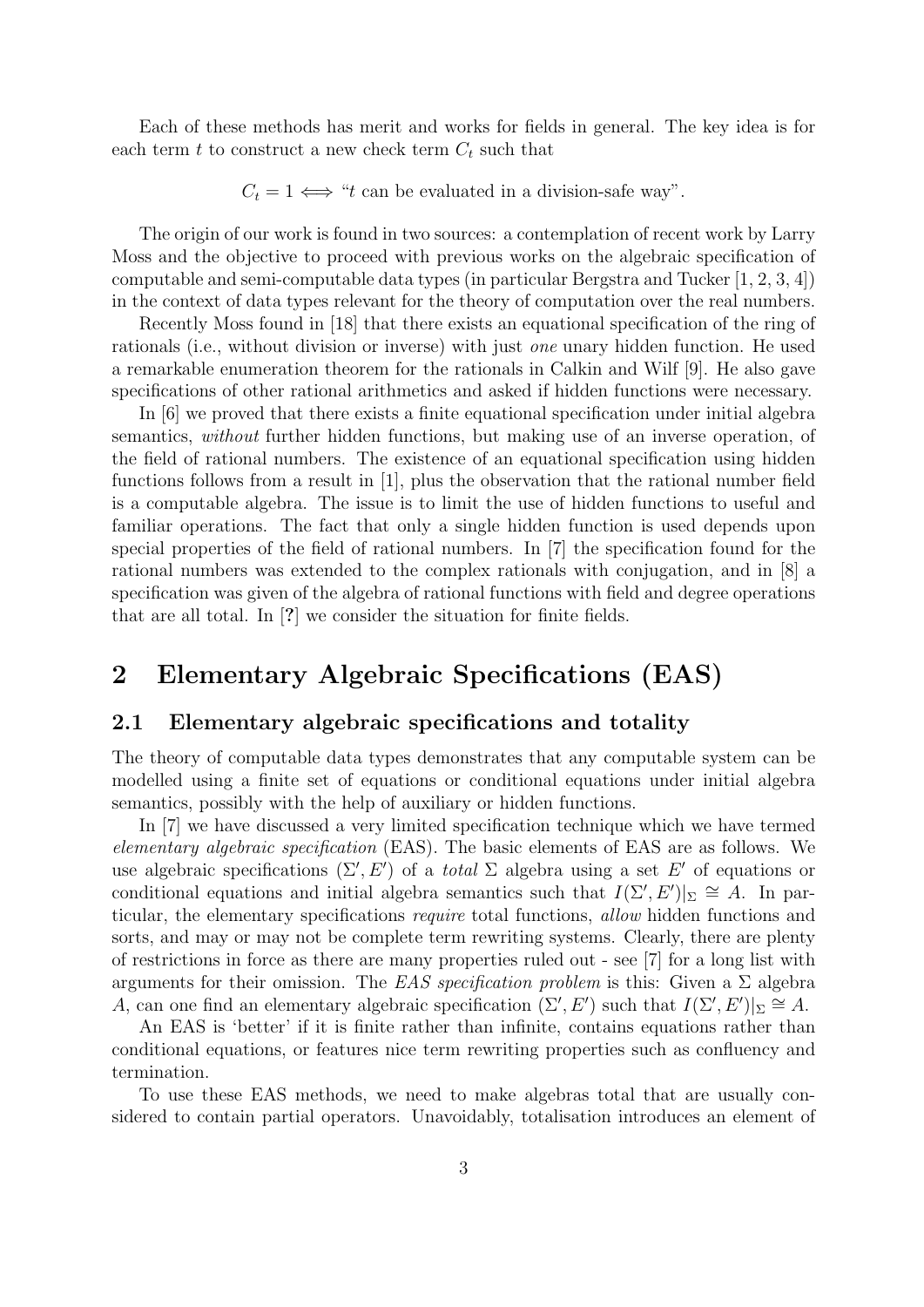arbitrariness or artificiality because values are added which are not based on the primary intuitions at hand.

Totalisation is not without problems when specifying a stack, as we have seen in our [5]. Totalisation is a matter of costs and benefits and in some cases the theory of a totalised data type, even when specified by means of a convincing EAS, may be harder to swallow than some of its non-elementary expositions, even including the required meta-theory for those non-elementary features. Stacks are a candidate of such a data type.

However, in the case of fields we have found totalisation and EAS methods convincing. For that we have four arguments:

(1) The EAS specification theory of totalised fields is rich and attractive.

(2) Totalisation of fields leads to a specification ENA which itself has a larger class of models, consisting of the so-called meadows and having remarkably natural properties.

(3) EAS provides a decoupling of syntax and semantics that is fundamental. All simple answers to the question why 0<sup>−</sup><sup>1</sup> fails to exist depend on the observation that this piece of syntax should not have been written down in the first place because it carries no intended meaning. Exactly this interplay between syntax and semantics is completely removed in the setting of EAS and totalised fields.

(4) The costs of totalisation, due to the introduction of a "fake" value for  $0^{-1}$  and its impact on the theory of numbers are already compensated by the gains mentioned in (1) and (3) above.

#### 2.2 Technical Preliminaries on Algebraic Specifications

We assume the reader is familiar with using equations and conditional equations and initial algebra semantics to specify data types. Some accounts of this are: ADJ [13], Meseguer and Goguen [11], or Wirsing [24].

The theory of algebraic specifications is based on theories of universal algebras (e.g., Wechler [23], Meinke and Tucker [17]), computable algebras (Stoltenberg-Hansen and Tucker [20]), and term rewriting (Terese [22]). The theory of computable fields is surveyed in Stoltenberg-Hansen and Tucker [21].

We use standard notations: typically, we let  $\Sigma$  be a many sorted signature and A a total  $\Sigma$  algebra. The class of all total  $\Sigma$  algebras is  $Alg(\Sigma)$  and the class of all total  $\Sigma$ -algebras satisfying all the axioms in a theory T is  $Alg(Σ, T)$ . The word 'algebra' will mean total algebra.

## 3 Axioms for Number Algebras

The primary signature  $\Sigma$  is simply that of the field:

signature Σ sorts field operations  $0: \rightarrow field;$  $1: \rightarrow field;$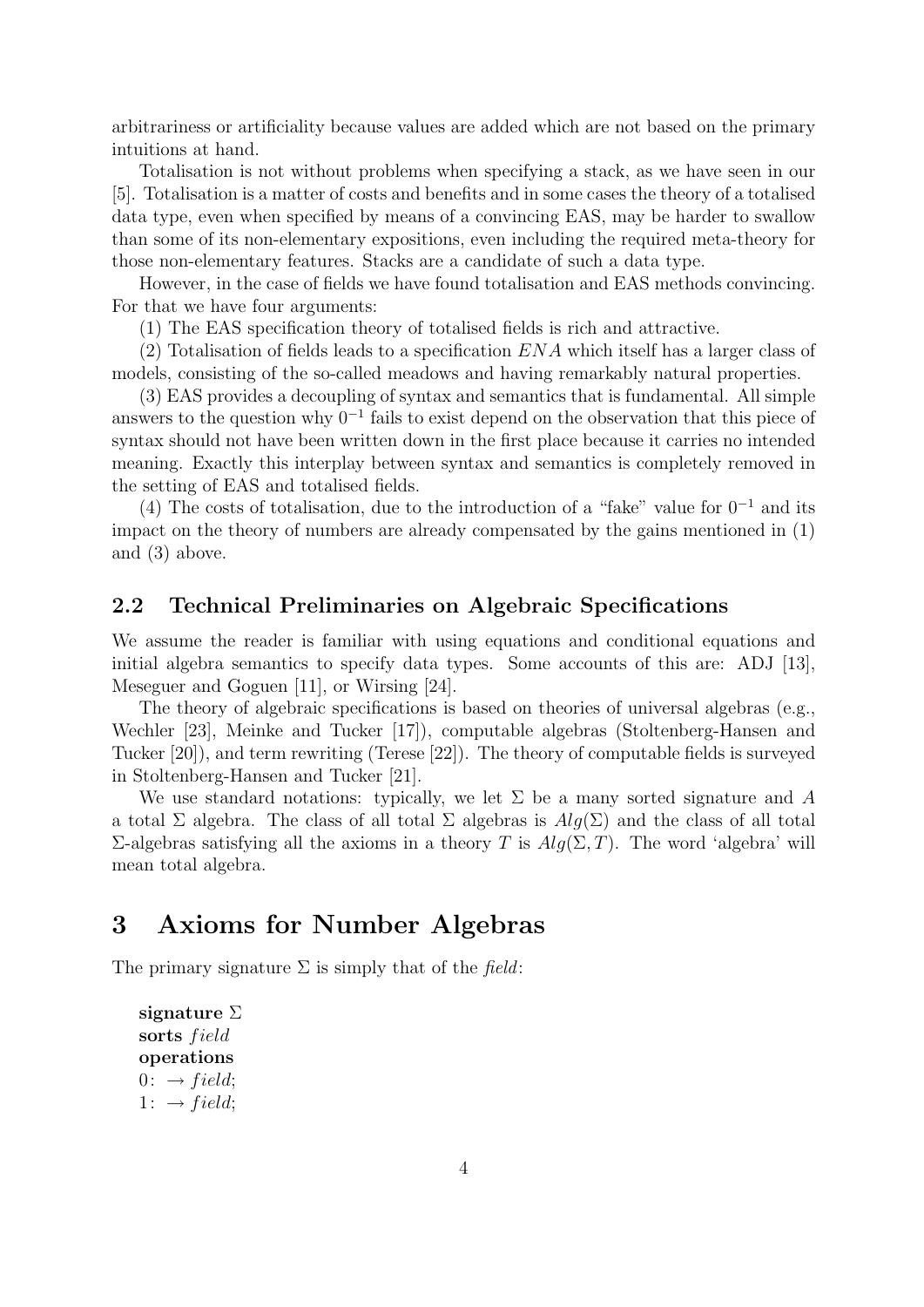$+: field \times field \rightarrow field;$  $-$ : field → field;  $\cdot$ : field  $\times$  field  $\rightarrow$  field;  $i^{-1}$ : field  $\rightarrow$  field end

#### 3.1 Commutative Rings and Fields

The signature  $\Sigma_{CR}$  consists of  $\Sigma$  minus the inverse operator <sup>-1</sup>. The first set of axioms is that of a *commutative ring with* 1, which establishes the standard properties of  $+, -$ , and  $\cdot$ .

equations CR

$$
(x + y) + z = x + (y + z)
$$
 (1)

$$
x + y = y + x \tag{2}
$$

$$
x + 0 = x \tag{3}
$$
\n
$$
x + (-x) = 0 \tag{4}
$$

$$
x + (-x) = 0
$$
  
(x \cdot y) \cdot z = x \cdot (y \cdot z) (5)

$$
x \cdot y = x \cdot (y \cdot z) \tag{9}
$$
  

$$
x \cdot y = y \cdot x \tag{6}
$$

$$
\begin{array}{ccc}\n x \cdot y & y & x \\
x \cdot 1 & = & x\n \end{array}\n \tag{7}
$$

$$
x \cdot (y+z) = x \cdot y + x \cdot z \tag{8}
$$

end

These axioms generate a wealth of properties of  $+,-$ ,  $\cdot$  with which we will assume the reader is familar.

At this point there are different ways to proceed with the introduction of division. The orthodoxy is to add the following two axioms for fields: let Gil (general inverse law) denote the axiom

$$
x \neq 0 \implies x \cdot x^{-1} = 1
$$

and let Sep (the axiom of separation) denote

 $0 \neq 1$ .

Let  $(\Sigma, T_{field})$  be the axiomatic specification of fields, where

$$
T_{field} = CR + Gil + Sep.
$$

#### 3.2 Totalised Fields

In field theory the value of  $0^{-1}$  is left undefined. However, in working with elementary specifications, operations are total. Thus, the class  $Alg(\Sigma, T_{field})$  is the class of all possible *total* algebras satisfying the axioms in  $T_{field}$ ; we refer to these algebras as *totalised fields*.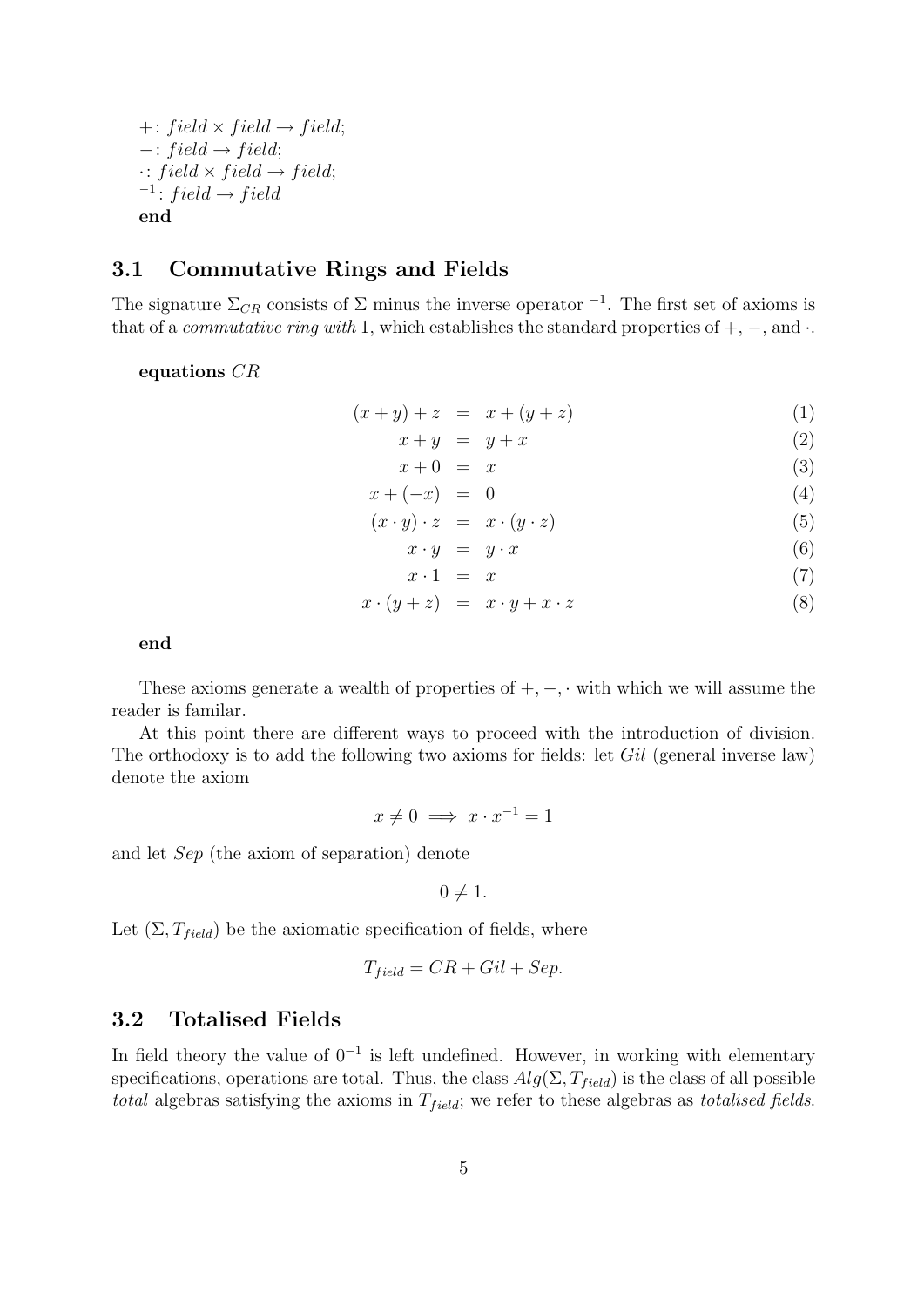Now, for all totalised fields  $A \in Alg(\Sigma, T_{field})$  and all  $x \in A$ , the inverse  $x^{-1}$  is defined. If  $0_A$  is the zero element in A then, in particular,  $0_A^{-1}$  is defined. The actual value  $0_A^{-1}$ can be anything but it is convenient to set  $0_A^{-1} = 0_A$  (see [6], and compare, e.g., Hodges [15], p. 695). A field A with  $0_A^{-1} = 0_A$  is called 0-totalised. This choice gives us a nice equational specification to use, the zero inverse law  $Zil$ :

$$
0^{-1}=0
$$

With  $ZTF$  we specify zero totalised fields:

$$
ZTF = CR + Gil + Sep + Zil.
$$

Let  $Alg(\Sigma, ZTF)$  be the class of all 0-totalised fields. One of the main  $\Sigma$ -algebras we are interested in is

$$
\mathbb{Q}_0 = (\mathbb{Q}|0, 1, +, -, \cdot, ^{-1}) \in Alg(\Sigma, ZTF)
$$

where the inverse is total  $x^{-1} = 1/x$  if  $x \neq 0$  and 0 if  $x = 0$ 

Following [6] one may replace the axioms Gil and Sep by other axioms for division, especially, the three equations in an unit called SIP for strong inverse properties. They are considered "strong" because they are equations involving  $^{-1}$  without any quards, such as  $x \neq 0$ :

equations SIP

$$
(-x)^{-1} = -(x^{-1}) \tag{9}
$$

$$
(x \cdot y)^{-1} = x^{-1} \cdot y^{-1} \tag{10}
$$

$$
(x^{-1})^{-1} = x \tag{11}
$$

end

In [6] we find that the following equations are provable:

**Lemma 3.1.**  $CR + SIP \vdash 0^{-1} = 0$  and  $CR + SIP \vdash 0 \cdot x = 0$ . Thus,  $CR + SIP \vdash$  $0 \cdot 0^{-1} = 0.$ 

In dealing with division it is helpful to have functions such as

$$
Z(x) = 1 - x \cdot x^{-1}
$$
 and  $N(x) = x \cdot x^{-1}$ .

Clearly,  $Z(x) = 1 - N(x)$  and  $Z(x) = 0 \Leftrightarrow x \cdot x^{-1} = 1$ .

In  $[6]$  (Theorem 3.5) an axiom L, based on Lagrange's Theorem, is used to give an equational specification of the the rationals. Lagrange's Theorem states that every natural number can be represented as the sum of four squares. We define a special equation L (for Lagrange):

$$
Z(1 + x^2 + y^2 + z^2 + u^2) = 0.
$$

L expresses that for a large collection of numbers, in particular those  $q$  which can be written as 1 plus the sum of four squares,  $q \cdot q^{-1}$  equals 1.

**Theorem 3.2.** There exists a finite elementary equational specification  $(\Sigma, CR+SIP+L)$ , without hidden functions, of  $\mathbb{Q}_0$  under initial algebra semantics.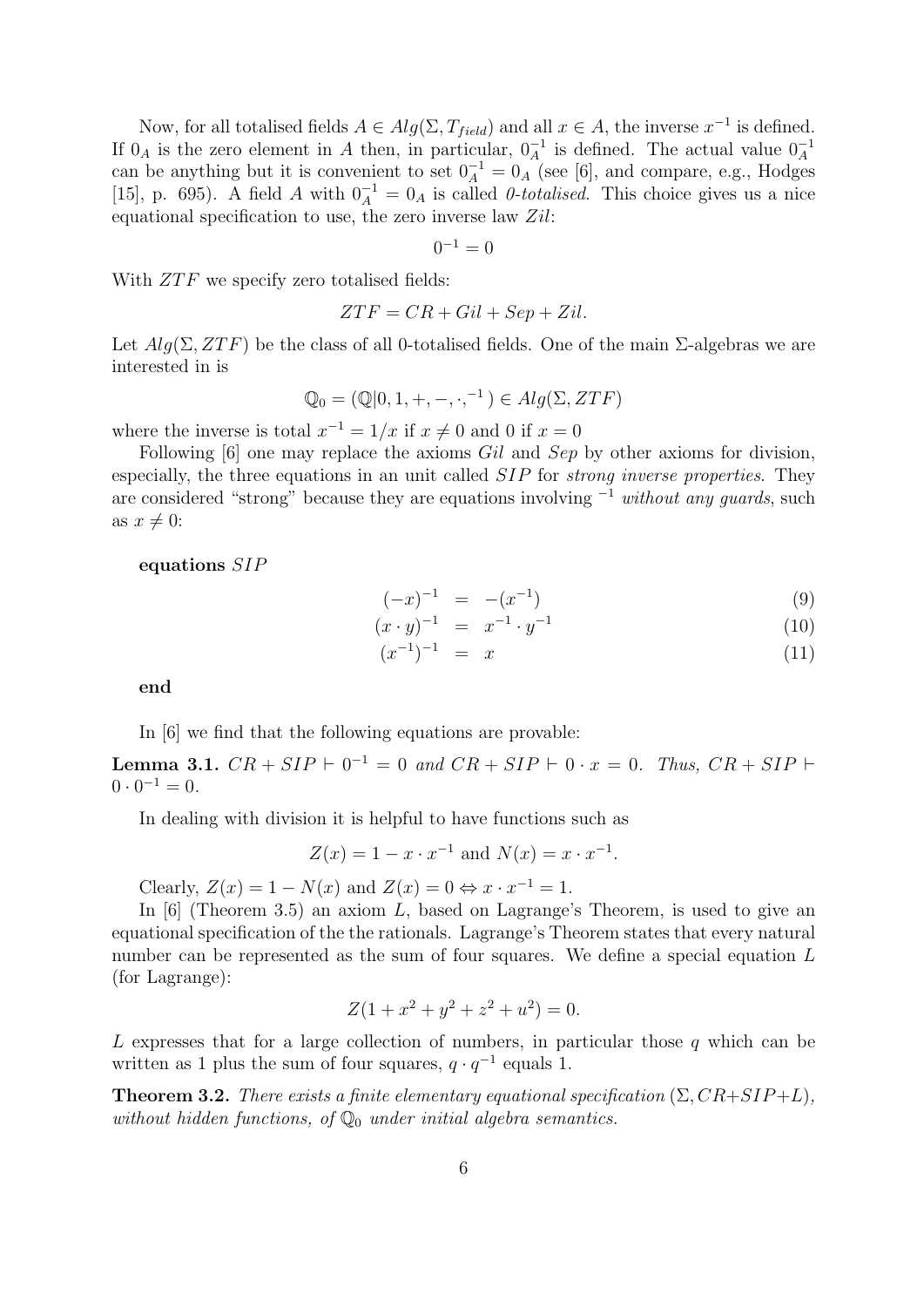#### 3.3 ENA and Meadows

In [6] we also add to  $CR + SIP$  the restricted inverse law (Ril):

$$
x \cdot (x \cdot x^{-1}) = x
$$

which, using commutativity and associativity, expresses that  $x \cdot x^{-1}$  is 1 in the presence of  $x$ .

**Definition 3.3.** We define the specification elementary number algebra  $ENA = CR +$  $SIP + Ril.$ 

We note that:

Lemma 3.4.  $Ril \vdash x \cdot x^{-1} = 0 \Longleftrightarrow x = 0$ 

For models of ENA the following convention is taken from [6]. A meadow satisfying Sep is called non-trivial. All total fields are clearly non-trivial meadows but not conversely. In particular, the prime fields  $\mathbb{Z}_p$  of prime characteristic are meadows. That the initial algebra of  $CR + SIP + Ril$  is not a field follows from the fact that  $(1 + 1) \cdot (1 + 1)^{-1} = 1$ cannot be derivable because it fails to hold in the prime field  $\mathbb{Z}_2$  of characteristic 2 which is a model of these equations as well.

Hirschfeld [14] has shown that equations SIP1 and SIP2 are derivable from SIP3 using  $CR + Ril.$ 

### 4 Equational proof systems for safe division

#### 4.1 Check terms and division safety

Let  $\Sigma$  be the signature of fields and  $T(\Sigma, X)$  be the algebra of all  $\Sigma$ -terms with variables from  $X$ .

**Definition 4.1.** To each term  $t(x_1, \ldots, x_n)$  over  $\Sigma$  we assign a check term  $C_t(x_1, \ldots, x_n)$ as follows:

 $C_0 = 1$  $C_1 = 1$  $C_x = 1 - 0 \cdot x$  $C_{t_1+t_2} = C_{t_1} \cdot C_{t_2}$  $C_{t_1 \cdot t_2} = C_{t_1} \cdot C_{t_2}$  $C_{t^{-1}} = C_t \cdot t \cdot t^{-1}$ 

Note that the term  $C_t$  has the same variables as t.

(In the definition above for totalised fields we could replace  $C_x = 1 - 0 \cdot x$  with the simpler  $C_x = 1$ . We have used the more complicated term ready for the algebraic method later in Section 6; there we define twin fields in which the equation  $0 \cdot x = 0$  is not valid in general.)

The idea of the construction of check terms is that:

 $C_t = 1 \iff$  inside-out evaluation of t can be done in a division-safe way.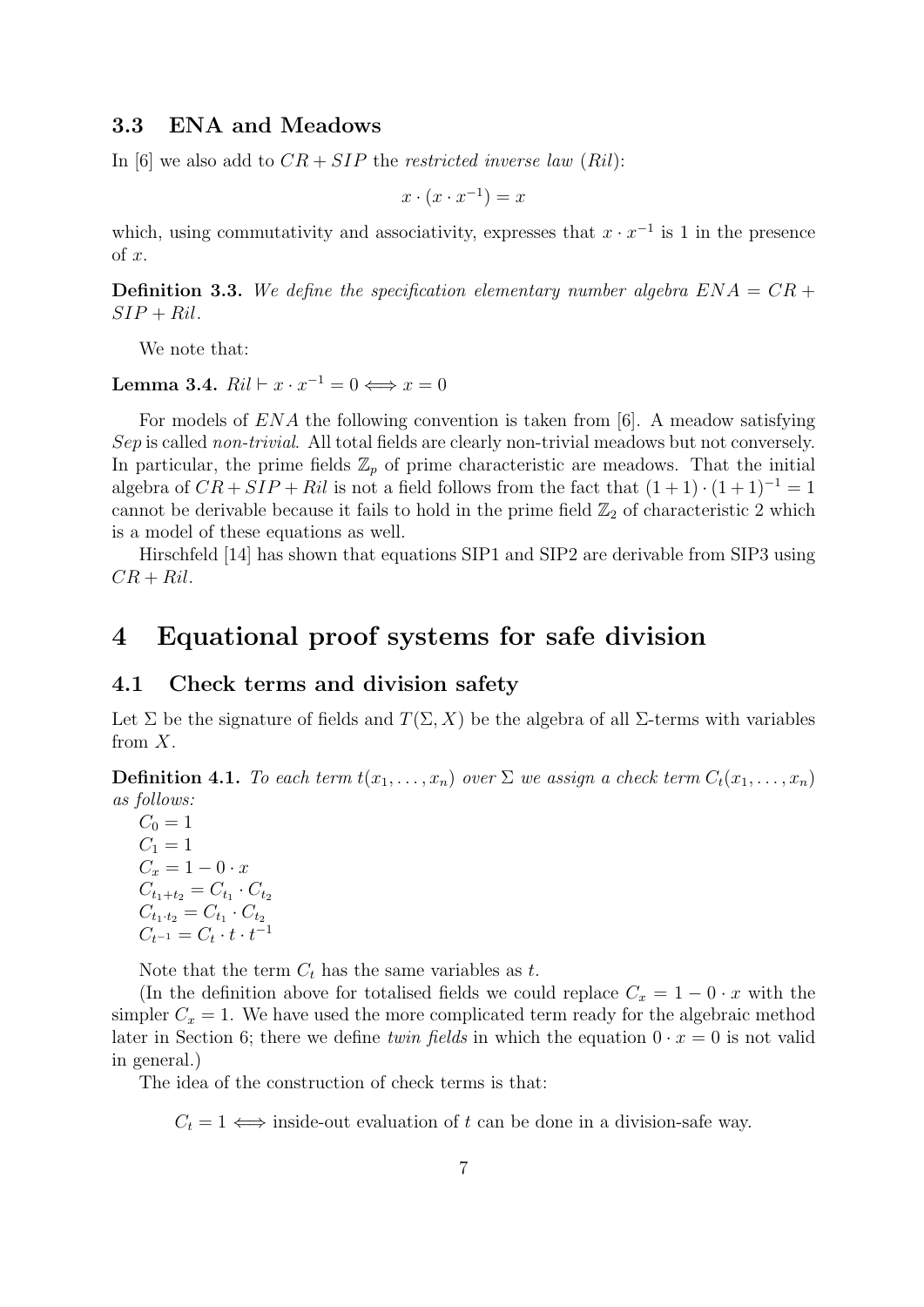For example, in a non-safe derivation containing  $0^{-1}$ , we have

$$
C_{0^{-1}} = C_0 \cdot 0 \cdot 0^{-1} = 1 \cdot 0 \cdot 0^{-1} = 0.
$$

For instance,

$$
C_{(x+y)/(z+1)} = C_{x+y} \cdot C_{1/z+1} = C_x \cdot C_y \cdot C_{z+1} \cdot (z+1)/(z+1) = 1 \cdot 1 \cdot C_z \cdot C_1 \cdot (z+1)/(z+1) = (z+1)/(z+1).
$$

**Definition 4.2.** Let  $F_0$  be a 0-totalised field. An equation  $F_0 \models t = r$  valid in  $F_0$  is said to be division safe if

$$
F_0 \models C_t = 1 \land C_r = 1.
$$

The proof system method to ensure division safety is this: seek a set T of axioms for  $F_0$ , i.e.,  $F_0 \in Alg(\Sigma, T)$  such that each proof  $T \vdash t = r$  can be complemented by proofs that  $T \vdash C_t = 1$  and  $T \vdash C_r = 1$ .

#### 4.2 Equational proof systems

Interestingly, we do not have far to look for one solution: consider initial algebra specifications. Suppose that there is a set E of equations such that  $I(\Sigma, E) \cong F_0$ . By initiality, equational reasoning is complete for closed identities relative to initial algebra specifications. Thus, for any closed terms t, r if  $F_0 \models C_t = 1$  and  $F_0 \models C_r = 1$  we have immediately  $F_0 \vdash C_t = 1$  and  $F_0 \vdash C_r = 1$ .

Let us define this equational proof system method for division safety formally as follows:

**Definition 4.3.** We write  $F_0 \models_{ds} t = r$  in the 0-totalised field  $F_0$  if

$$
F_0 \models t = r \text{ and } F_0 \models C_t = 1 \land C_r = 1.
$$

We write  $(\Sigma, T) \vdash_{ds} t = r$  if

$$
(\Sigma, T) \vdash t = r \text{ and } (\Sigma, T) \vdash C_t = 1 \land C_r = 1.
$$

The method works because we have:

**Theorem 4.4.** Let  $F_0$  be any totalised field and  $(\Sigma, E)$  any equational specification such that  $I(\Sigma, E) \cong F_0$ . Then for any closed terms t, r we have

$$
(\Sigma, E) \vdash_{ds} t = r \Longleftrightarrow F_0 \models_{ds} t = r.
$$

Proving  $(\Sigma, E) \vdash_{ds} t = r$  is a general general approach to ensuring division safety; its practicality is dependent on the specification.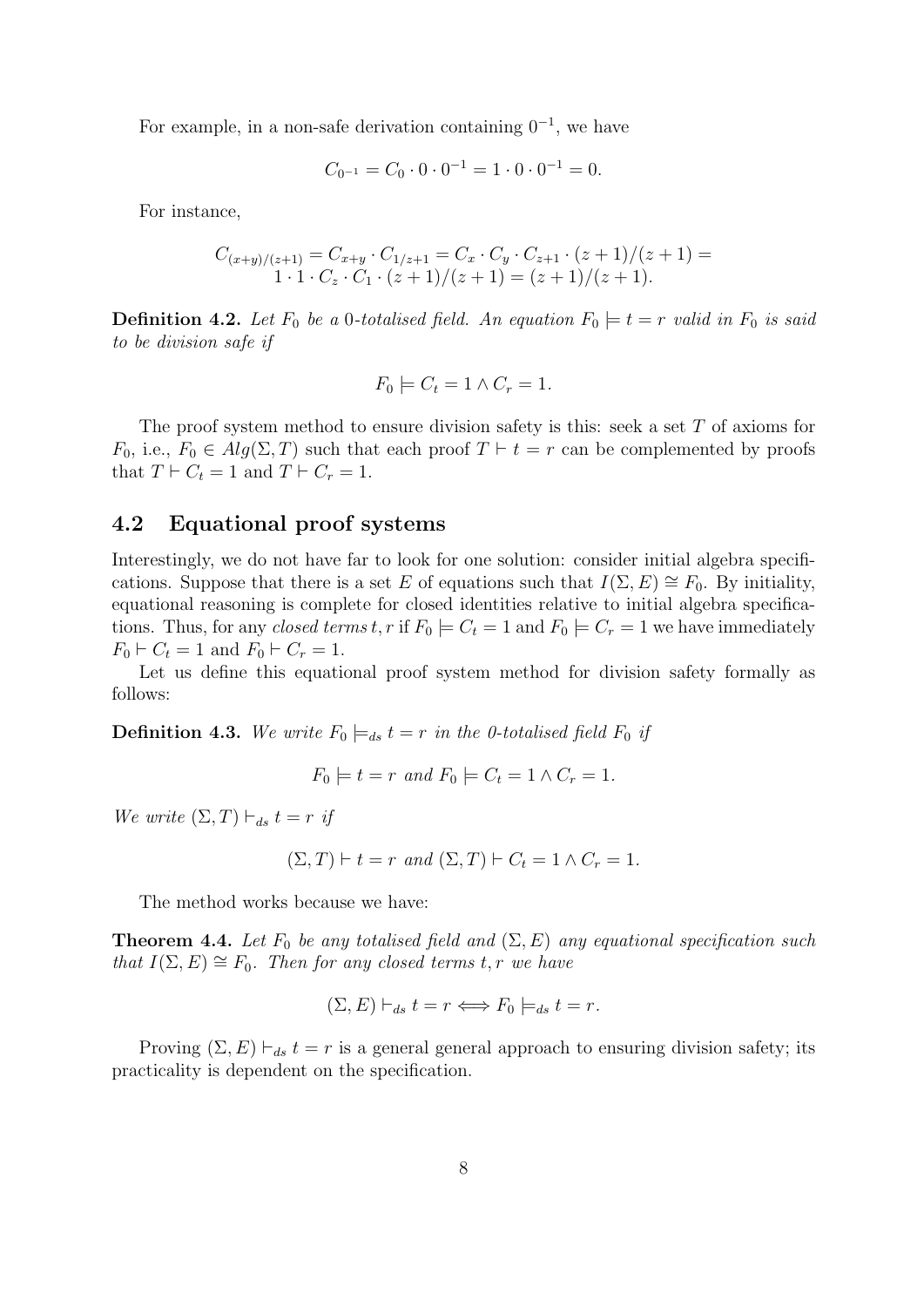## 5 Equational axioms for weak safe division

#### 5.1 Weak safe division in 0-totalised fields

We now consider a weaker notion of safety that has some interesting properties.

**Definition 5.1.** Let  $F_0$  be a 0-totalised field. An equation  $F_0 \models t = r$  valid in  $F_0$  is said to be weakly division safe if

$$
F_0 \models C_t = C_r.
$$

Clearly, in a weakly division safe equation either both sides of the equation are safe or unsafe.

Compare the notion with divison safety (in Definition 4.2). There are equations that are weakly division safe but not necessarily division safe. For example, in any 0-totalised field  $F_0$  we have  $F_0 \models 0^{-1} = 0^{-1}$ , which is weakly division-safe but is not division-safe.

**Definition 5.2.** We write  $F_0 \models_{wds} t = r$  in the 0-totalised field  $F_0$  if

$$
F_0 \models t = r
$$
 and  $F_0 \models C_t = C_r$ .

We write  $(\Sigma, T) \vdash_{wds} t = r$  if

$$
(\Sigma, T) \vdash t = r \text{ and } (\Sigma, T) \vdash C_t = C_r.
$$

For many equations  $t = r$  where r is the simplified or "calculated" result or normal form of t it will be obvious by inspection that  $F_0 \models C_r = 1$ . In this case we have:

**Lemma 5.3.** Suppose that  $F_0 \models C_r = 1$ . Then  $\vdash_{wds} t = r$  implies  $\vdash_{ds} t = r$ .

**Lemma 5.4.** Let  $F_0$  be a 0-totalised field and  $(\Sigma, E)$  be any specification true of  $F_0$ , i.e.,  $F_0 \models E$ . Suppose every equation in E is weakly division safe for  $F_0$ . For every equation  $t = r$  such that  $(\Sigma, E) \vdash t = r$  then  $t = r$  is weakly division safe.

#### 5.2 Meadows and the rationals

In the case of meadows and the rationals, we are able to weaken the axioms ENA and L we have used in such a way that

(i) all closed division-safe identities are provable; and

(ii) only weakly division-safe identities are provable.

In the light of Lemma 5.4, we start by checking the equations of our usual specification ENA. The following are the equations that are not weakly division safe.

(a) Additive Inverse:  $x + (-x) = 0$  because it implies  $0^{-1} + (-0^{-1}) = 0$ .

(b)  $(x^{-1})^{-1} = x$  because it implies  $(0^{-1})^{-1} = 0$ .

(c)  $Ril : x \cdot x \cdot x^{-1} = x$  because it implies  $0 \cdot 0 \cdot 0^{-1} = 0$ .

It is possible to replace each of these equations in ENA by weakly division safe alternates as follows:

In the set CR of commutative rings axioms we replace additive inverse by these three equations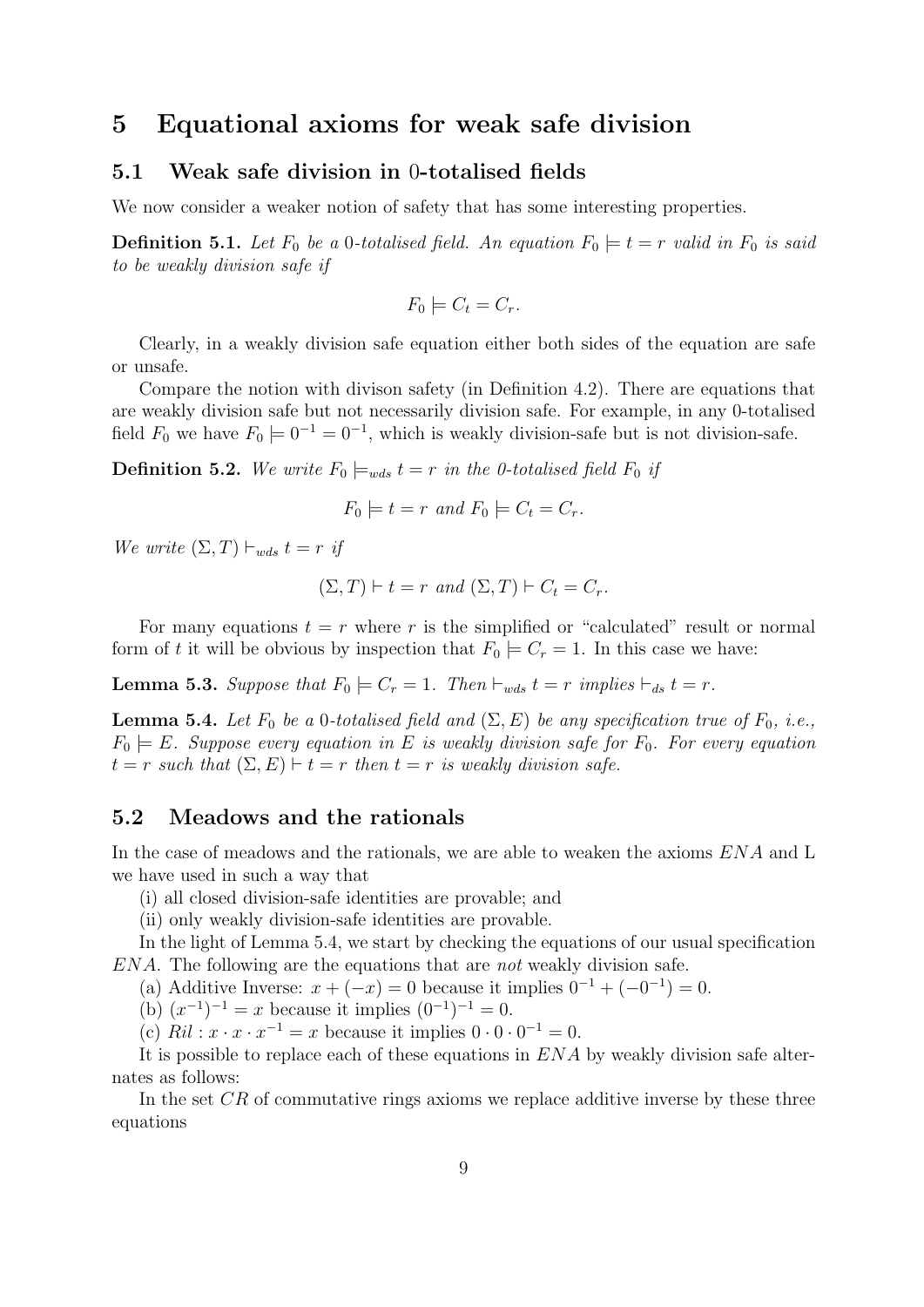$$
x + (-x) = 0 \cdot x, 0 \cdot 0 = 0, 0 \cdot 1 = 0
$$

In the set *SIP* of inverse axioms the axiom above is replaced by:

$$
(x^{-1})^{-1} = x \cdot x \cdot x^{-1}.
$$

The axiom Ril is replaced by

$$
x^{-1} \cdot x^{-1} \cdot x = x^{-1}.
$$

Let  $ENA'$  be the new set of axioms. Then we have:

**Lemma 5.5.** For any 0-totalised field  $F_0$  we have  $F_0 \models ENA'$  and since  $ENA'$  are weakly division-safe all the equational consequences of  $ENA<sup>'</sup>$  are division safe.

Furthermore, in the special case of  $\mathbb{Q}_0$  more can be shown. First, the Lagrange equation

$$
L: Z(1 + x^2 + y^2 + z^2 + u^2) = 0
$$

is not weakly divison-safe as may be seen on substituting  $0^{-1}$  for the variables  $x_1, \ldots, x_4$ . But, the Lagrange axiom  $L$  can replaced by

$$
Z(1 + x2 + y2 + z2 + u2) = 0 \cdot (x + y + z + u).
$$

which is weakly division-safe.

**Lemma 5.6.** For any closed terms  $t, r$ 

$$
\mathbb{Q}_0 \models_{ds} t = r \implies ENA' + L' \vdash t = r
$$

*Proof.* The proof is derived from the proof that  $\mathbb{Q}_0 \cong I(\Sigma, ENA + L)$  from Bergstra and Tucker [6]. The proof of weak division safe identities between closed terms does not depend on non-division safe identities.

 $\Box$ 

Thus, the axioms of  $ENA' + L'$  is a reasonable specification of  $\mathbb{Q}_0$  since it is a complete proof system for division-safe ground identities, and proves only weakly division-safe identities as well, though not all weakly division-safe identities.

### 6 Algebras for safe division

The third approach seeks a form of error algebra for fields, which are no longer 0-totalised fields. Then the idea is that  $ENA'$  and  $ENA'+L'$  might be part of specifications for such algebras.

Given a field F of signature  $\Sigma$  we define a new  $\Sigma$  algebra  $F_{twin}$  such that

$$
F_{twin} \models t = r \Longleftrightarrow F_0 \vdash_{wds} t = r
$$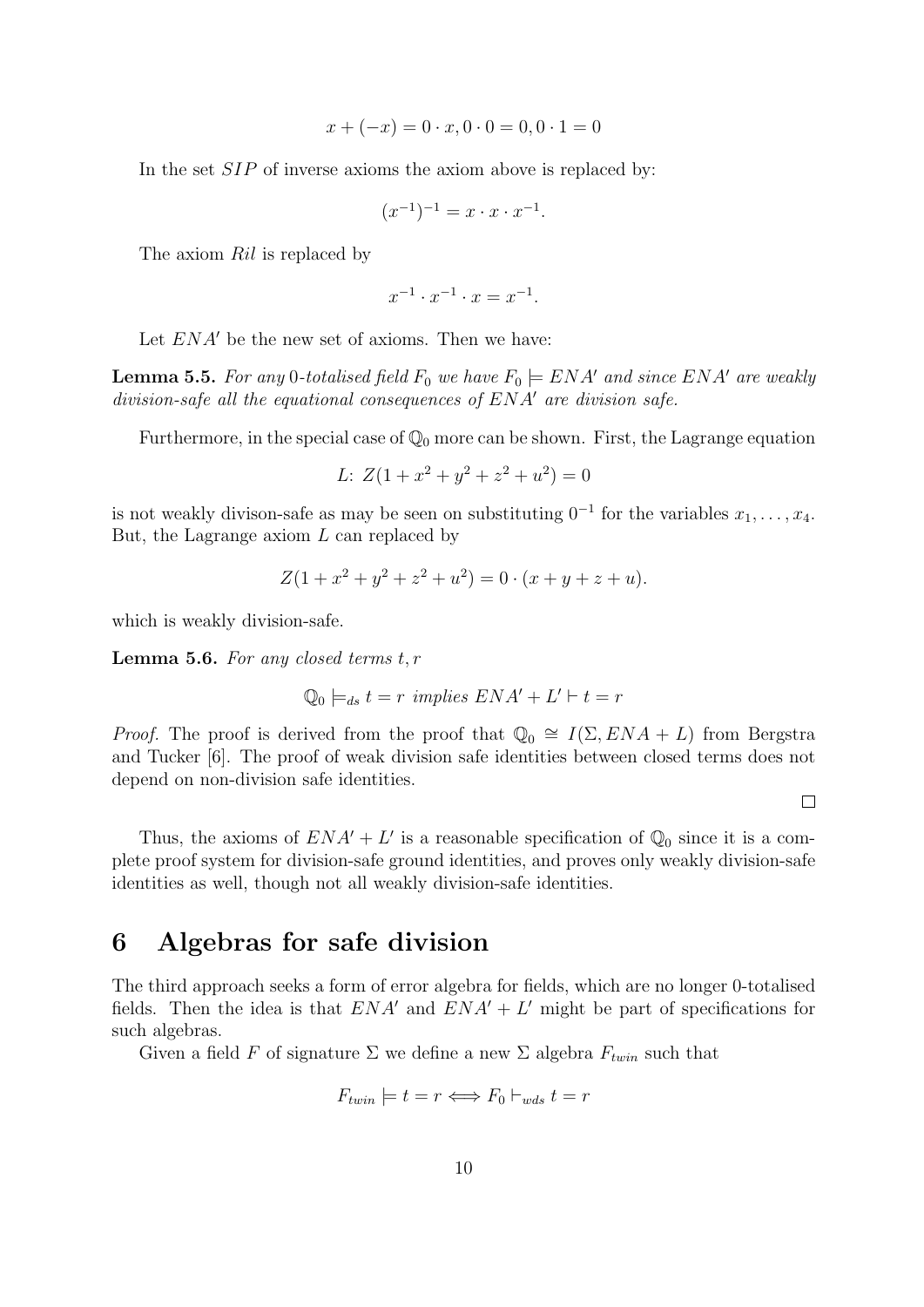For each element  $a \in F$  we make a copy  $\hat{a} \in F_{twin}$  which represents the same value but in a division unsafe form. We may write  $\hat{a} = a + 0^{-1}$ . In a 0-totalised field we have  $\hat{a} = a$ , of course.

Twin fields are defined as follows. Let  $F$  be a field. Let  $F_0$  be the 0-totalised form of F.

**Definition 6.1.** The twin field extension of F is defined to be a  $\Sigma$  algebra with carrier  $B \times F$ ; the constants 0, 1 are

$$
(t, 0_F) \text{ and } (t, 1_F).
$$

The operations are

 $(b, x) +_{F_{twin}} (c, y) = (b \wedge c, x +_F y),$  $(b, x) \cdot_{F_{twin}} (c, y) = (b \vee c, x \cdot_F y).$  $(b, 0)^{-1} = (f, 0)$  $(b, x)^{-1} = (b, y)$  where  $x \neq_F 0$  and  $x \cdot y =_F 1$ 

Thus,  $F_{twin}$  contains an isomorphic copy of F, namely  $\{t\} \times F$  and an isomorphic copy of  $F_0$ , namely  $\{f\} \times F$ . The inverse on the copy of F is made by:  $(t, 0)^{-1} = (f, 0)$ . Once an element lands in the error part of the twin field the operations keep it there. Notice that a twin field is not a field because

 $0 \cdot 0^{-1} \neq 0$  and so  $0 \cdot x = 0$  fails in  $F_{twin}$ .

**Lemma 6.2.** Let F be a field,  $F_0$  be its 0-totalised form and  $F_{twin}$  its twin field. For any terms t, r, if  $F_{twin} \models t = r$  then  $F \models t = r$  and the equation is weakly division safe in  $F_0$ .

Given this definition of  $F_{twin}$  we give a set of equations that can play a role similar to ENA:

$$
ENA_{twin} = ENA' + \{0^{-1} \cdot x = 0^{-1}, (0^{-1} + x)^{-1} = 0^{-1} + x^{-1}, 0 \cdot x + 0^{-1} = 0^{-1}\}.
$$

Using a proof similar to that of Theorem 3.2 in Bergstra and Tucker [6] we have:

Theorem 6.3.  $\mathbb{Q}_{twin} \cong I(\Sigma, ENA_{twin} + L').$ 

## 7 Concluding Remarks

Our work on the rationals and other fields can be viewed as a case study in abstract data types in which 'number algebra' is to be compared with 'process algebra' and other types of algebras that have been designed as elementary algebraic specifications to capture mechanisms found in the theory of computers and computation.

In this number algebra one takes the liberty to depart from the algebraist's orthodoxy (fields with their partial operations) and adapt the design of the algebras of numbers to the requirements of the computational modeling technique used, here elementary algebraic specifications (EAS). Thus, one can view this proposed topic 'number algebra' as a theory of arithmetics, including fields, shaped according to one of the many general modeling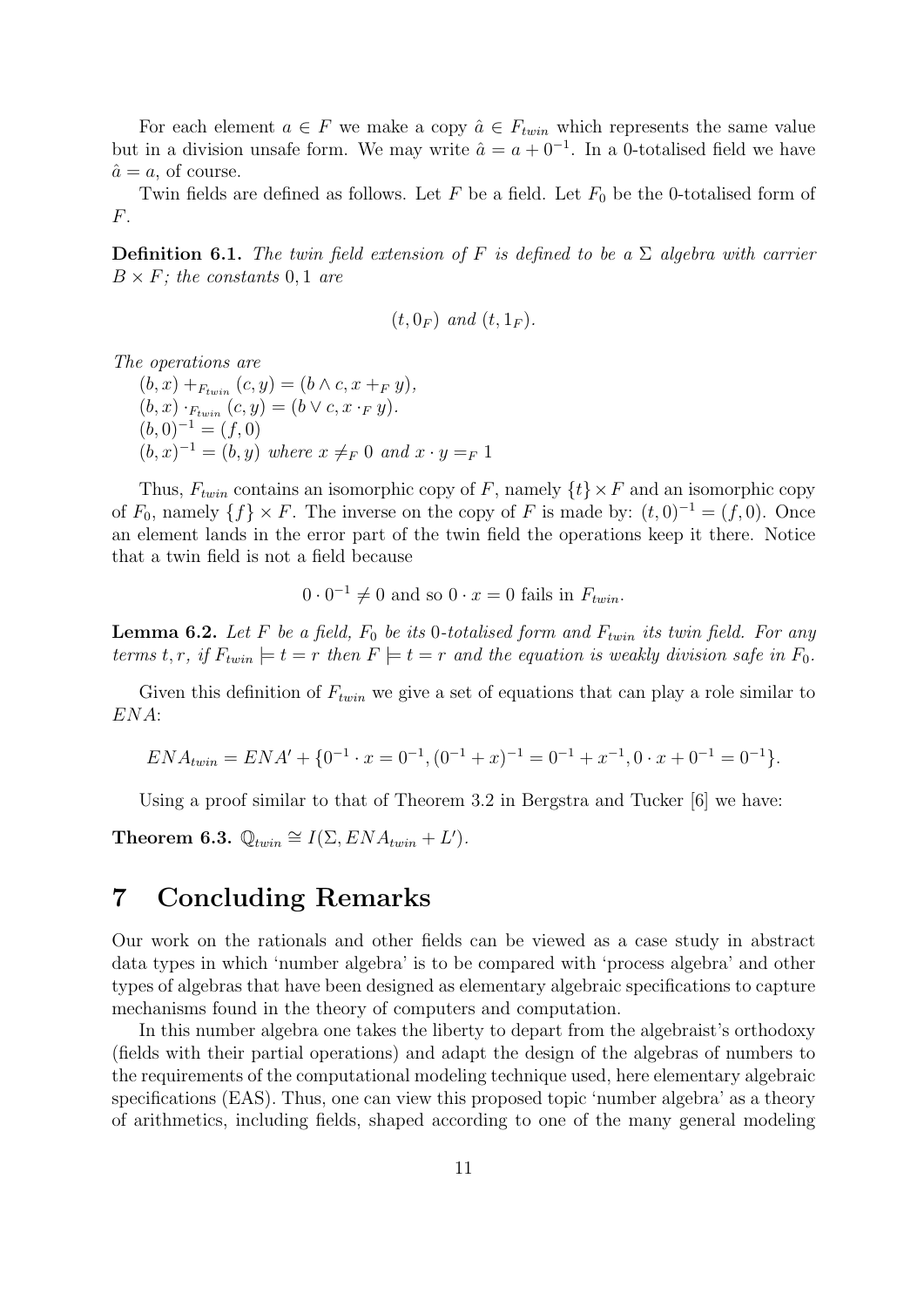techniques that have been developed in computer science: algebraic specifications where equational reasoning is extremely important. The topic is also an attempt to answer the question: What *can* one accomplish with the rationals and other fields using simple equational reasoning only?

Given its origins, the focus is on questions that one might pose from the computer science perspective: questions on specification, verification, prototyping, decidability and expressiveness. However, the theory of meadows is not without interest in pure algebra.

Assuming that one wants to view fields as total algebras, two strategies are feasible. First, use 0-totalised fields which possess nice equational specifications but which provide no protection against weak division unsafe conclusions. In this case protection against division unsafe results can be found via the use of additional proof obligations. An alternate is to use weaker equations.

Secondly, there are dedicated error algebras such as twin fields customised to the setting of fields. Each twin field contains a 0-totalised field as a substructure. Twin fields admit a specification theory similar to that of 0-totalised fields though require more complex equations. Twin fields guarantee that only weakly division safe conclusions are derived.

## References

- [1] J A Bergstra and J V Tucker, The completeness of the algebraic specification methods for data types, Information and Control, 54 (1982) 186-200.
- [2] J A Bergstra and J V Tucker, Initial and final algebra semantics for data type specifications: two characterisation theorems, SIAM Journal on Computing, 12 (1983) 366-387.
- [3] J A BERGSTRA AND J V TUCKER, Algebraic specifications of computable and semicomputable data types, Theoretical Computer Science, 50 (1987) 137-181.
- [4] J A Bergstra and J V Tucker, Equational specifications, complete term rewriting systems, and computable and semicomputable algebras, Journal of ACM, 42 (1995) 1194- 1230.
- [5] J A Bergstra and J V Tucker, The data type variety of stack algebras, Annals of Pure and Applied Logic, 73 (1995) 11-36.
- [6] J A Bergstra and J V Tucker, The rational numbers as an abstract data type, Research Report PRG0504, Programming Research Group, University of Amsterdam, August 2005 or Technical Report CSR12-2005, Department of Computer Science, University of Wales Swansea, August 2005. Submitted for publication.
- [7] J A Bergstra and J V Tucker, Elementary algebraic specifications of the rational complex numbers, K Futatsugi et al, Goguen Festschrift, Springer Lecture Notes in Computer Science, vol. 4060, 459-475, Springer 2006.
- [8] J A Bergstra, Elementary algebraic specifications of the rational function field, in A Beckmann et al, Logical approaches to computational barriers. Proceedings of Computability